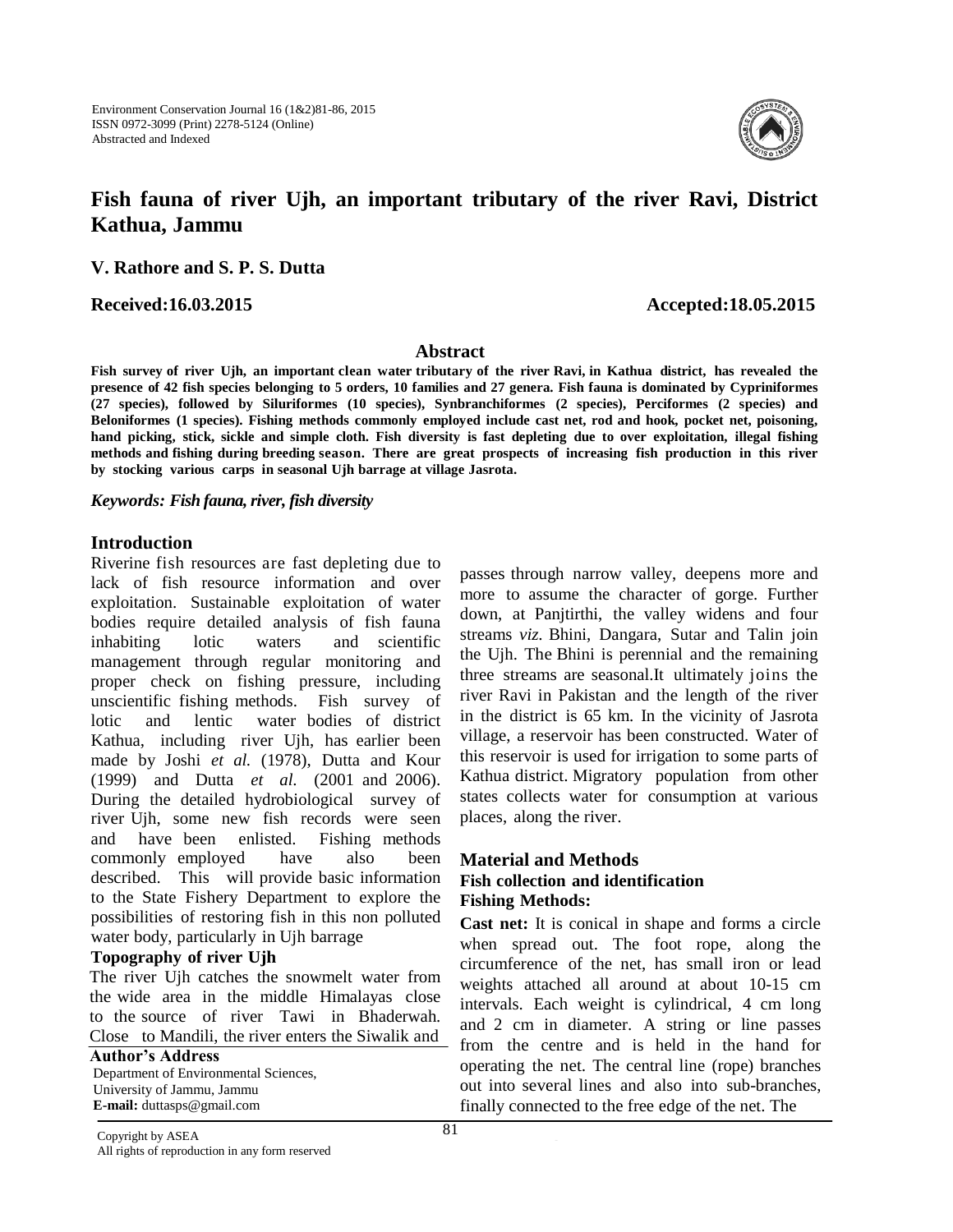edges of the net are folded inwardly and are fixed by twines to form pockets. The fisherman operates the net, while in water. A man holds the net so that it can be skillfully thrown out on water to land horizontally and enclosed (entraps) the fish as it sinks. The mesh size of the net is 2-5 cm and the diameter of the net is 5 meters.

**Rod and hook:** In this method, a baited metallic hook is tied to a wooden stick through a thread. Bait commonly used for attracting fish are flour pills, earthworms, blood of sheep and goat and intestine of chicken. A small wooden float is also attached to the thread. Baited rod is kept in pool section of the river. Attracted by the bait, the fish engulfs the hook and is then taken out of water and collected. The movements of the fish are indicated through a float.

### **Pocket method:**

- 1. Single pocket net
- 2. Multiple pocket net

A rectangular sheet of plastic cement bags, having one or more pockets, is formed by sewing cement bag sheets and is connected to a rectangular frame of wooden sticks. Inside the pockets some wooden pieces are placed in such a way as to keep the pockets open. The net is suspended through a rope near the outlet of barrage in the evening. Fishes jump from pools located at the base of outlet of barrage and enter into the open pockets of the net. Once inside the pocket, the fish is unable to escape. **Fish Poisoning:** Some people mix DDT or bleaching powder in a bucket of water and is poured in shallow pools. After poisoning fishes start floating and are collected.

**Simple cloth:** In this method, a rectangular bed sheet/ladies *dupatta* is hauled through water in pools by two persons. Periodically, the cloth is brought to the surface and fishes are collected. **Miscellaneous methods:** Some people use sticks in concrete areas, under the bridges**,** to collect fish. As soon as a fish is seen moving downstream, along with water currents, it is struck with a wooden stick and is immediately collected. In the barrage area, near Jasrota, gates are raised and people collect fish from shallow pits by hands. Some people strike fish with a stick, sickle and metallic rods. Some people collect fish from depressions and strike it on the bottom. Fishes die and are collected immediately. Dead fishes were

preserved in 10% formaldehyde solution and identified (Hamilton,1822: Day, 1897: Mishra, 1962: Dutta and Malhotra, 1984: Talwar and Jhigran, 1991: and Jayaram, 1999).

## **Results and Discussion**

Fish survey of river Ujh, an important tributary of the river Ravi, in Kathua district, has revealed the presence of 43 fish species, belonging to 5 orders, 10 families and 27 genera.

| Super-class  | : Gnathostomata  |
|--------------|------------------|
| Class        | : Actinopterygii |
| Sub-class    | : Neopterygii    |
| Division     | : Teleostei      |
| Sub-division | : Euteleostei    |
| Super-order  | : Ostariophysi   |
| Order        | : Cypriniformes  |
| Sub-order    | : Cyprinoidei    |
| Family       | : Cyprinidae     |
| Sub-family   | :Danioninae      |
|              | (= Rasborinae)   |

- 1. *Salmostoma bacaila* (Ham. Buch.)
- 2. *Salmostoma panjabiensis* (Ham. Buch.)
- 3. *Aspidoparia morar* (Ham. Buch.)
- 4. *Barilius vagra vagra* (Ham. Buch.)
- 5. *B. bendelisis* (Ham. Buch.)
- 6. *Rasbora rasbora* (Ham. Buch.)
- 7. *Esomus danricus* (Ham. Buch.)
- 8. *Danio devario* (Ham. Buch.)

# **Sub-family: Cyprinine**

- 9. *Tor tor* (Ham. Buch.)
- 10. *T. putitora* (Ham. Buch.)
- 11. *Puntius sophore* (Ham. Buch.)
- 12. *P. chola* (Ham. Buch.)
- 13. *P. ticto* (Ham. Buch.)
- 14 *P. conchonius* (Ham. Buch.)
- 15. *Cirrhinus mrigala* (Ham. Buch.)
- 16. *C. reba* (Ham. Buch.)
- 17. *Labeo dero* (Ham. Buch.)
- 18. *L. dyocheilus* (Mc. Cll.)
- 19. *L. pangusia* (Ham. Buch.)
- 20. Catla catla (Ham. Buch.)

# **Sub-family: Garrinae**

- 21. *Crossocheilus latius diplocheilus*(Hekel.)
- 22. *Garra lamta* (Ham. Buch.)
- *23*. *G. gotyla* (Gray)

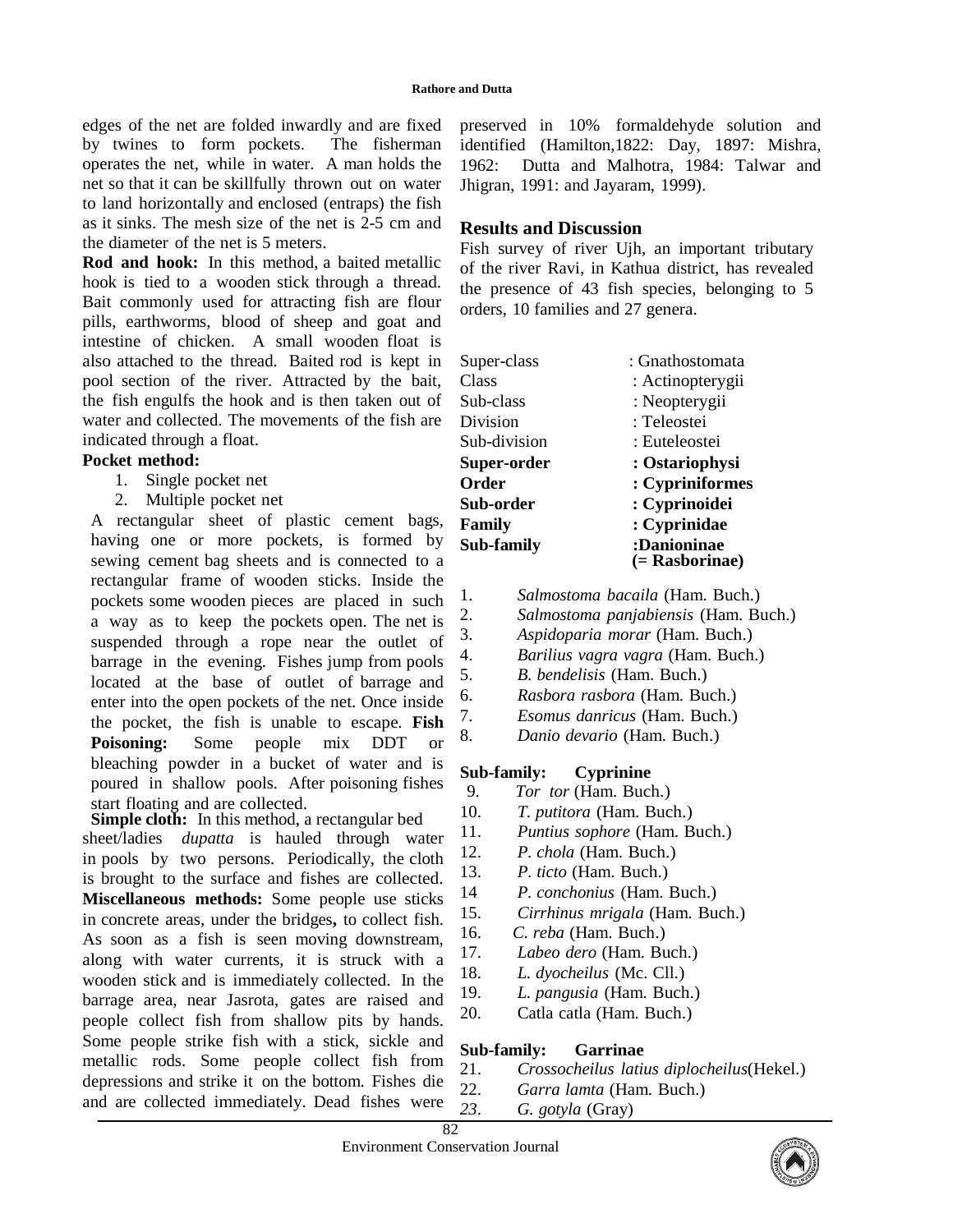| <b>Family:</b>              | <b>Balitoridae</b>                              |
|-----------------------------|-------------------------------------------------|
| Sub-family                  | <b>Nemacheilinae</b><br>$\ddot{\phantom{1}}$    |
|                             | 24. Acanthocobitis botia (Ham. Buch.)           |
| Family                      | Cobitidae                                       |
| Sub-family                  | <b>Botinae</b>                                  |
| 25.                         | Botia almohare (Gray)                           |
| 26.                         | Botia birdi (Chaudhari)                         |
| <b>Sub-family</b>           | Cobitinae                                       |
|                             | 27. Lepidocephalichthys guntea (Ham. Buch.)     |
| Order                       | Siluriformes                                    |
| Family                      | <b>Bagridae Sub-</b>                            |
| family                      | <b>Bagrinae</b>                                 |
| 28.                         | Aorichthys seenghala (Sykes)                    |
| 29                          | Mystus bleekeri (Day)                           |
| 30                          | Mystus uittatus (Bloch)                         |
| <b>Family</b>               | Siluridae                                       |
| 31                          | Ompok bimaculatus (Bloch)                       |
| 32                          | Wallago attu (Bloch and Schineider)             |
| Family                      | Amblycipitidae                                  |
| 33.                         | Amblyceps mangios (Ham. Buch.)                  |
| Family                      | <b>Sisoridae</b>                                |
| 34.                         | Bagarius bagarius (Ham. Buch.)                  |
| 35.                         | Glyptothorax pectinopterus (Mc. Cll.)           |
| 36.                         | G. stoliczkae (Steind)                          |
| 37.                         | G. telechitta telechitta (Ham. Buch.)           |
|                             | Super-order : Acanthopterygii                   |
| Order                       | <b>Beloniformes</b>                             |
|                             | Sub-order: Belonidei (= Exocoetoidei)           |
| Family                      | :Belonidae                                      |
| 38.                         | Xenentodon cancilia (Ham. Buch.)                |
| Order                       | <b>Synbranchiformes</b><br>$\ddot{\phantom{a}}$ |
| Sub-order                   | Mastacembeloidei<br>$\ddot{\cdot}$              |
| Family                      | <b>Mastacembelidae</b>                          |
| 39.                         | Mastacembelus armatus (Lac.)                    |
| 40.                         | Macrognathus pancalus (Ham. Buch.)              |
| Order<br><b>Perciformes</b> |                                                 |
| Sub-order                   | : Channoidei                                    |
| Family                      | : Channoidae                                    |
| 41.                         | Channa punctatus (Bloch.)                       |
| 42.                         | C. orientalis (Schneider)                       |

Commercially important fishes occurring in river Ujh are *Tor tor, T. putitora, Catla catla*, *Cirrhinus mrigala, C. reba, Labeo dero*, *L. dyocheilus, L. pangusia, Aorichthys seenghala, Wallago attu* and *Bagarius bagarius.* Other fish species are on great demand by migratory population from Bihar, Orissia, Madhya Pradesh etc.. *Channa* spp. are sold live in the market and are highly preferred by Bengalis. Ichthyofaunistic study of river Ujh has shown the dominance of Cypriniformes (27 spp.) followed by Siluriformes (10 spp.), Synbranchiformes and Perciformes (2 spp., each) and Beloniformes (1 sp.). Dominance of Cypriniformes, as seen during the present study, is in accordance with the observations of Das and Nath (1966a; 1971), Tilak (1971) and Dutta *et al.* (2003) for river Tawi and its tributaries, Dutta (1978) for Gadigarh nullah, Dutta (2003) for Poonch district, Dutta *et al.* (2001) and Sharma and Dutta, 2012 for river Basantar, Dutta *et al.* (2002a) for Rajouri district, Dutta *et al.* (2002) for the river Chenab, Joshi *et al.* (1978) and Dutta *et al.* (2006) for various tributaries of the river Ravi *viz.*, Tarnah nullah and Kathua khad, Dutta and Fayaz (2003) for Doda district, Dutta and Kour (2005) for various lotic and lentic water bodies of Kathua district,Guglani (2000) for various districts of Jammuprovince *viz.*, Poonch, Rajouri, Kathua, Udhampur, Doda & Jammu and Koul (2000) for Behlol nullah, Jammu. Dominance of Cypriniformes from neighbouring states *viz.*, Himachal Pradesh (Tilak and Hussain, 1977; Sharma and Tandon, 1990; Johal, 1998) and Punjab ( Dhingr and Vashist, 1967: Johal and Tandon, 1981 and Singh, 2005) is also on record. Fish diversity in river Ujh is poor in comparison to the findings of earlier workers for various tributaries of the river Ravi in Jammu district. Dutta *et al.*  (2001a) studied the hydrobiology of river Basantar and reported the presence of 59 fish species belonging to 6 orders, 15 families and 41 genera. Sharma and Dutta (2013) resurveyed the fish fauna of river Basantar and observed 35 fish species belonging to 5 orders, 10 families and 25 genera. Present low fish diversity in river Ujh is because of less tributaries in the catchment area, fast flow of water, absence of deeper pools and regulated flow of water downstream the barrage. Fish fauna of the river Chenab, draining Doda, Udhampur and Jammu districts, has low diversity of 28 fish species, (Dutta *et al.,* 2002). However,

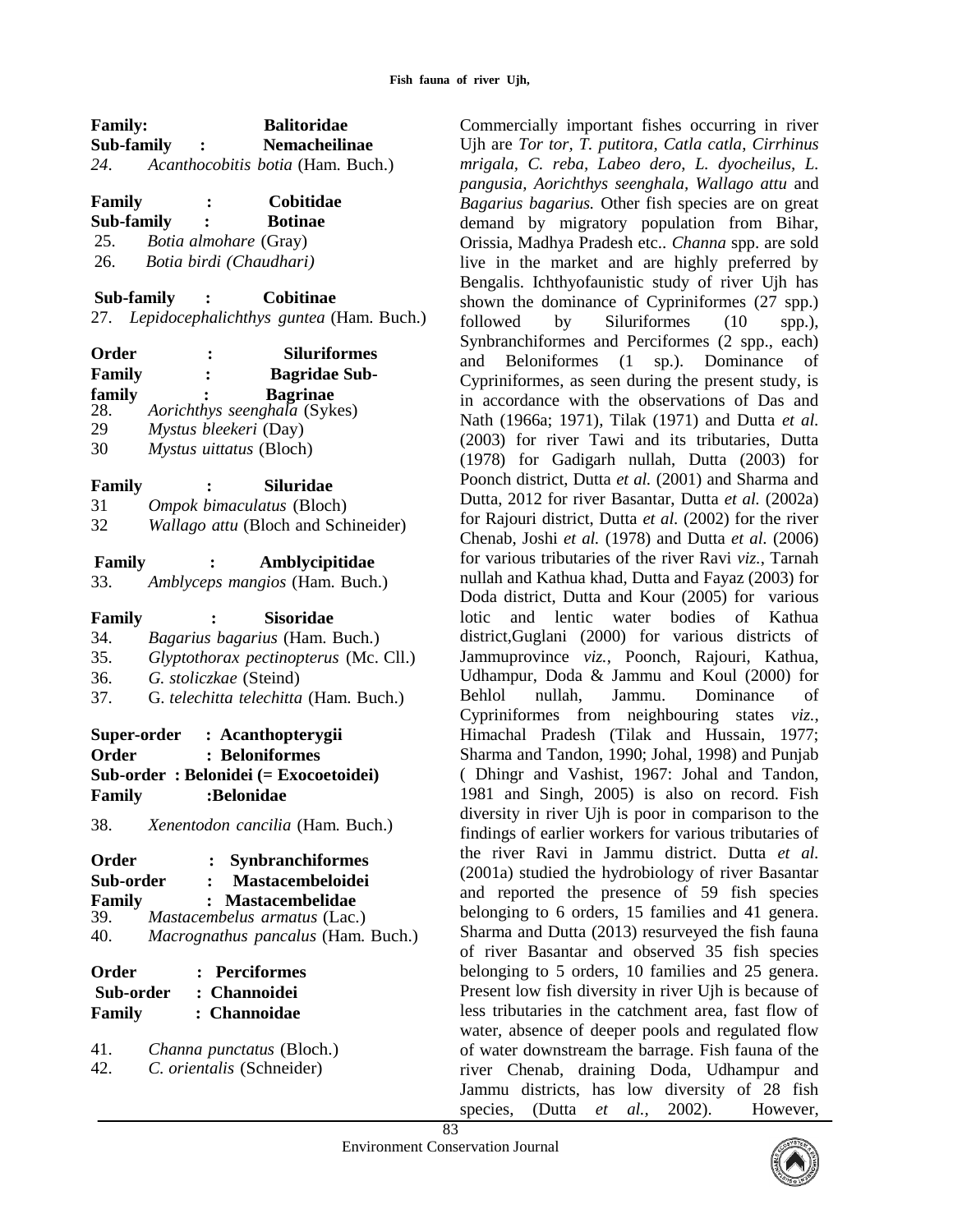#### **Rathore and Dutta**

qualitatively, cold water *Schizothorax richardsonii, Schizothoraichthys progastus, S. esocinus, Noemacheilus corica, Triplophysa yasinansis, Glyptothorax kashmirensis, G. garhwali* and *Glyptosternum reticulatum*  reported by these workers (op. cit.) from the river Chenab have not been seen in river Ujh. Absence of these fishes from river Ujh is because of cold water preference by *Schizothorax, Schizothoraichthys* and *Glyptosternum* species. Fish fauna of river Ujh is more diversified, when compared with other tributaries of river Ravi *viz.*, Kathua khad (12 spp. belonging to 4 orders, 6 families and 11 genera) and Tarnah nullah (16 spp. belonging to 2 orders, 4 families and 12 genera) in Kathua district (Joshi *et al*., 1978 and Dutta *et al.*, 2006) and is because of the seasonal water flow in these nullahs. Fish diversity in river Ujh is also more in comparison to the findings of Shekhar (1990) from Neeru nullah, Bhaderwah (*Schizothorax richardsonii* and *Glyptothorax reticulatum*), Koul (2000) for Behlol nullah (21 spp. belonging to 4 orders, 7 families and 14 genera), Jammu and Dutta (2014) from some cold water tributaries of the river Chenab in Kishtwar, Doda and Ramban districts (13 species belonging to 3 orders, 4 families and 11 genera). Earlier, Dutta *et al.* (2001b and 2003) analysed the fish fauna of river Tawi and its tributaries and noticed the existence of 96 fish species belonging to 7 orders, 20 families and 52 genera. Fish fauna of river Tawi is more diversified in comparison to the present record of 43 fish species from river Ujh. There is total absence of fishes belonging to orders Osteoglossiformes(*Notopterus notopterus, Chitala chitala*), and Cyprinodonotiformes (*Gambusia affins*) in river Ujh. Fish species belonging to order Cypriniformes (*Securicula gora, Barilius shacra, B. modestus, Chela cachius, C. laubuca, Brachydanio rerio, Amblypharyngodon mola, Cyprinus carpio communis,C.C.specularis, Neolisocheilus wyandensis, N. hexastichus, Osteobrama cotio cotio, Puntius sarana sarana, P. terio, Labeo bata, L. boga, L. boggut, L. calbasu, L. gonius, L. micropthalmust, L. rohita, Schizothorax richardsonii, Crossocheilus latius dinlocheilus,Nemacheilus corica, Acanthocobitis moreh, Schistura prashadi, S. prashari, S. puniabensis, S. montanus, S. rupicola*),

Siluriformes (*Rita rita, Mystus cavasius, Pseudeutropius atherinoides , Clupisoma garua, Eutropiichthys murius, E. vacha, Gagata cenia, Glyptothorax cavia, G. garhwali, G. puniabensis, Heteropneustes fossilis*), Synbranchiformes (*Monopterus cuchia* and *Macroganthus aral,*) and Perciformes (*Chanda nama, Parambassis ranga, Badis badis, Nandus nandus, Glossogobius giuris, Colisa fasciatus, Channa marulius, C. striatus*), seen in river Tawi, are also absent from river Ujh. Greater diversity of fish fauna in river Tawi is because of its longer length, more catchment area, entry of cold and warm water seasonal and perennial tributaries (Ramnagar, Barmeen, Dudhar, Birhun, Devak, Jhajjar, Nagrota, Behlol, Ghomanasa, Eak nullah, Sehi stream etc.) and diversified habitat along its length. In the upper catchment, upstream Chenani, the river has fast flow, coarse bottom and is highly suitable for cold water fishes. Downstream Udhampur, the river Tawi has well marked pools and turbulent zones and the area is suitable for the growth of diversified warm water fishes. Moreover, a large number of small spring fed streams, and springs having rich diversified biota (Kumar, 1987) including fish, meet river Tawi at various places along its length. The overall diversity of fish fauna in river Ujh is low as compared to the river Tawi, Jammu, and Basantar river, Samba, and may be attributed to:- Coarse bottom, comparatively fast flow and low presence of soft sediments; absence of pools; poor diversity and density of macrophytes; and presence

of barrage and irregular flow of water downstream the barrage, during certain months. Fish diversity and density in river Ujh can be increased by:- Regular monitoring of fishing methods and checking illegal fishing methods like poisoning and fishing of small sized fishes. Complete restrictions on fishing during fish breeding season viz. May-August. Check on unnecessary issuing of fishing licences to the fishermen by State Fishery Department. This should be based on the stock available in any water body. There are great prospects of increasing fish production by releasing larvae of various fish species at selected places. In the barrage area, at village Jasrota, some experiments on carp stocking can be undertaken by the State Fishery Department. Development of fish sanctuaries at selected places and total ban on fishing in such areas.

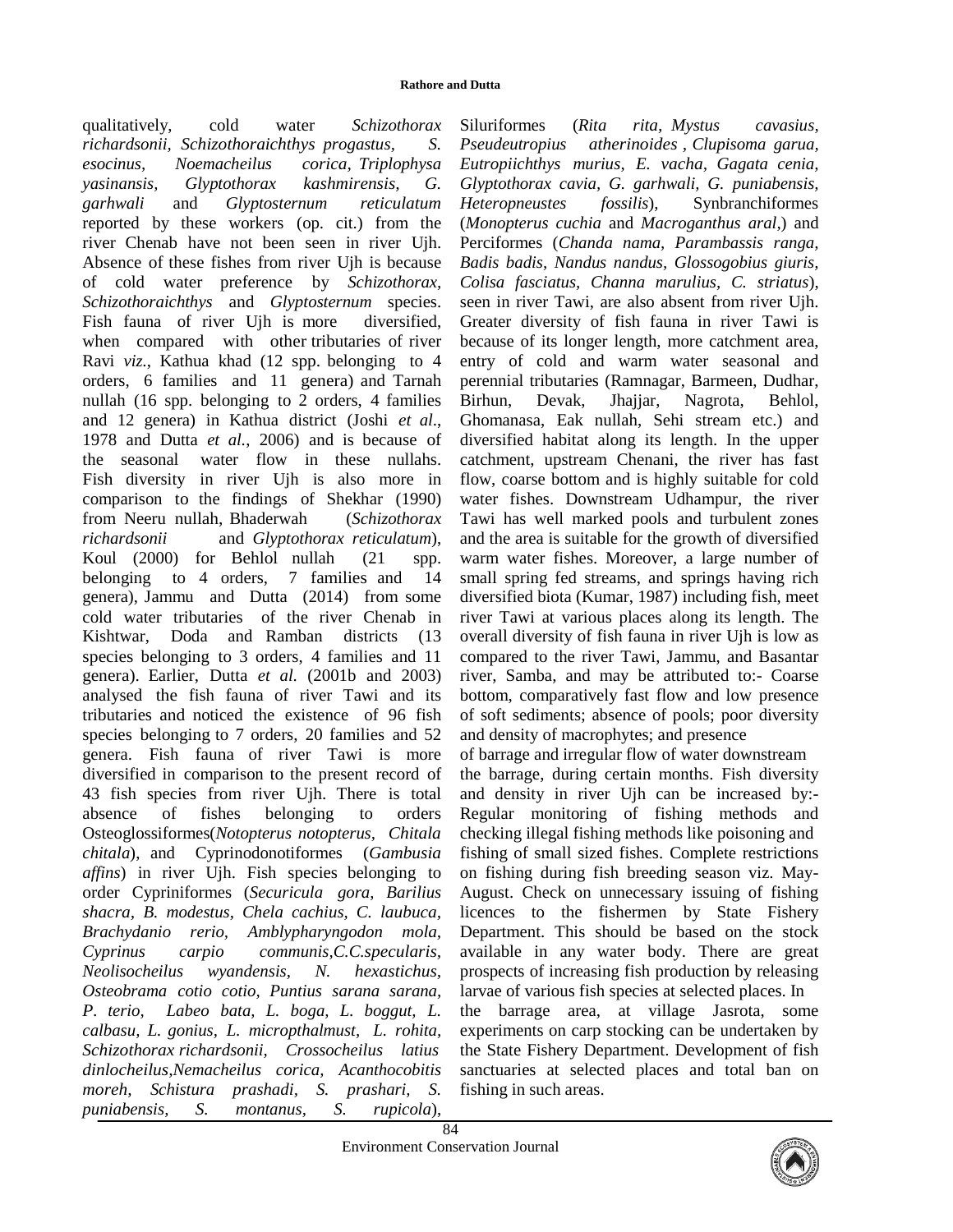#### **Acknowledgement**

Prof. S. P. S. Dutta expresses his gratitude to the University Grants Commission (UGC), New Delhi, for awarding Emeritus Fellowship. Head, Department of Environmental Sciences, University of Jammu, Jammu, is acknowledged for laboratory facilities in the Department.

#### **References**

- Das, S.M. and Nath, S. 1966a. The ichthyofauna of Jammu with their ecology. *Proc. 53 rd Ind. Sci. Congr.* Part III :374-375.
- Das, S.M. and Nath, S. 1966b. The ichthyofauna of Jammu Province (JandK). *Kashmir Sci.***, 3** (1-2): 65-78.
- Das, S.M. and Nath, S. 1971. A revision of the fishes from Jammu Province. *Kashmir Sci.*, **7** : 1-12.
- Day, F. 1994. *The Fishes of India, Being a Natural History of the Fishes Known to Inhabit the Seas and Freshwaters of India, Burma and Ceylon*. Fourth Indian Reprint. Vols. I and II. Jagmander Book Agency, New Delhi.
- Dhingra, O.P. and Vasisht, H.S. 1967. Fish fauna of district Hoshiarpur (Punjab). *Res. Bull. Panjab Univ.*, **18** (3-4) :511-513.
- Dutta, S.P.S. 1978. *Limnology of Gadigarh stream (Miran Sahib, Jammu) with special reference to consumers inhabiting the stream*. Ph.D. Thesis, University of Jammu (JandK), India.
- Dutta, S.P.S. 2003. Fish fauna of Poonch district, Jammu region, JandK State. *Aquacult.*, **4** (2) : 241-246.
- Dutta, S.P.S. 2014. *Survey and systematic analysis of fish fauna of some cold water torrential tributaries of river Chenab in Kishtwar, Doda and Ramban districts of Jammu provinc*e. In : National Conference on Environmental Issues, Concerns and Solutions, March 24- 25, 2014, organized by Department of Environmental Sciences, University of Jammu, Jammu. : 44 (Abstract EVS-34).
- Dutta, S.P.S. and Fayaz, A.F. 2003. Ichthyofauna of Doda District, Jammu Region (JandK State). *J. Aquacult. Biol.*,**18** (2): 11-16.
- Dutta, S.P.S. and Kour, H. 2005. Fish fauna of Kathua District, Jammu Region. In: *Proc. Nat. Sem. "New Trends in Fishery Dev. in India:.* Punjab University, Chandigarh. Feb. 16-18 : 233-240.
- Dutta, S.P.S. and Malhotra, Y.R. 1984. An upto date checklist and a key to identification of fishes of Jammu. *Jammu University Review Sci.*, **2** : 65-92.
- Dutta, S.P.S., Bali, J.P.S., Kour H. and Sharma, I.D. 2001. Hydrobiology of river Basantar, an important tributary of the river Ravi. *J. Aquatic Biol.*, **16** (1-2): 41-44.
- Dutta,S.P.S., Gupta, S.C. and Salaria, S. 2002a .Ichthyofaunistic survey of Rajouri District (J and K State). *Aquacult.*, **3** (2) : 201-205.
- Dutta, S.P.S., Gupta, S.C., Rathore, V. and Sharma, A. 2006. Fish fauna of some tributaries of river Ravi, district Kathua, JandK state. In: *Trends in Biodiversity and Aquaculture.* Edited by Wanganeo, A. and Langer, R.K. Daya Publishing House, Delhi-110035: 443-452.
- Dutta, S.P.S., Kour, H. and Zutshi, N. 2003. Ichthyofauna of river Tawi and its tributaries**.** *J. Aqua. Biol.*, **18** (2) : 61- 68.
- Dutta, S.P.S., Kour, H., Gupta, S.C. and Bali, J.P.S. 2002b.*Fish and fisheries of river Chenab, Jammu Province (JandK).*  Coldwater fish genetic resources and their conservation. *NATCON Pub.*, **7** : 181-187.
- Guglani, H. Kour 2000. *Survey and systematic analysis of fish fauna of Jammu.* Ph.D. Thesis submitted to the Universityof Jammu, Jammu.
- Hamilton, B.F. 1822. *An Account of the Fishes Found in the River Ganges and its Branches*. Edinburg and London :VIII: 400 pp.
- Jayaram, K.C. 1999. *The Freshwater Fishes of the IndianRegion*. Narendra Publishing House, Delhi-110006.
- Johal, M.S. 1998. Fishes of Himachal Pradesh (India).*Proceedings of Indo-US Workshop on Conservation and Development of Natural Fishery Resources of WesternHimalayas* (December 7-8) : 22-35.
- Johal, M.S. and Tandon, K.K. 1981. Fishes of Punjab. *Res. Bull.* **(***Sci.) Panjab Univ.*, **32**: 143-154.
- Johal, M.S. and Tandon, K.K. 1979. Monograph on the fishes of re-organized Punjab. *Pb. Fish. Bull,* **5 (2)**: 1-51.
- Joshi, C.S., Sehgal, K.L. and Sunder, S. 1978. Observations on the fishery resources of the hill streams of Jammu Provincewith special reference to Mahaseer and their commercially important species. *Ind. J. Fish.***, 25** (1-2) : 197-206.
- Koul, V. 2000. *Effect of industrial wastes and sewage onabiotic and biotic (macrobenthos and fish) components of Behlol nullah, Jammu*. Ph.D. Thesis, University of Jammu, Jammu.
- Kumar, O.P. 1987. *Limnology of fish breeding grounds along river Tawi, Nagrota (Jammu) with special reference to the macrobenthic invertebrates*. M.Phil.Dissertation, University of Jammu, Jammu.
- Malhotra, Y.R., Jyoti, M.K. and Dutta, S.P.S. 1975. An aid to the identification of fishes found in Jammu Division of JandK State. *Jammu Univ. Review Sci.*, **5** : 50-66.